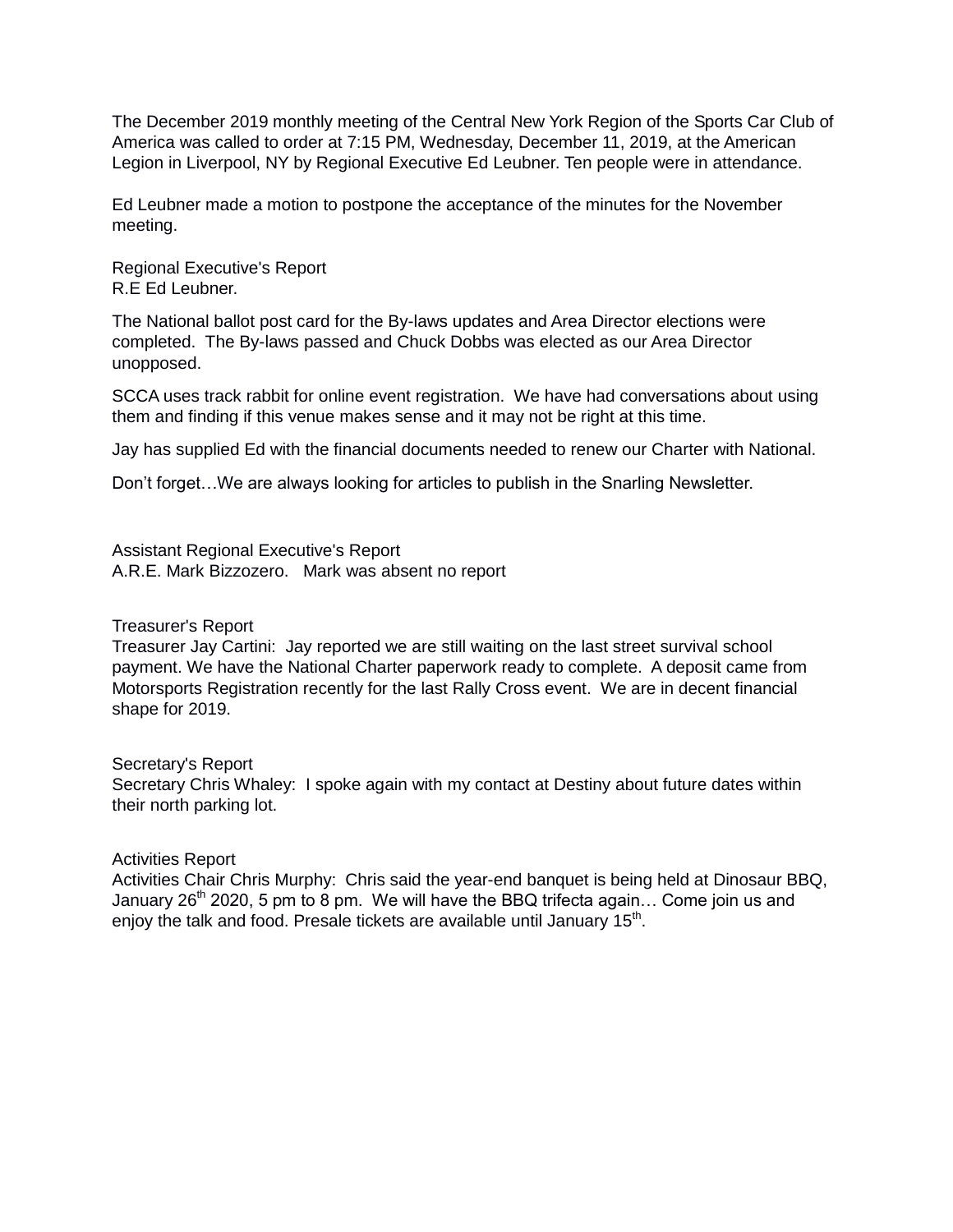### Solo Report

Solo Chair Scott Newton. Scott reported a new solo chair group on Facebook. It is a good source for realistic info regarding growth of the program. We still need to place the order for year-end trophies. 2020 events are being planned. At this time, we will not be looking at Pineview. Finger Lakes Region is spearheading a Seneca Army Depot series. This will be run and organized as a points series for all who run at Seneca Army Depot. A national single Pro series is planned for Seneca Army Depot next year.

## Rally Cross Report

Rally Cross Chair Billy Meade. Billy Meade reported he is working on the 2020 schedule. With Finger Lakes release of their early season events, we will need to plan around their events.

Flagging and Communications Report Flagging & Communications Chair Mick Levy. Mick reported nothing really to report.

# Road Rally Report

Road Rally Chair Frank Beyer. Frank reported that the Finger Lakes Region rally series is starting January  $4<sup>th</sup>$  thru February. New England Region Winter Challenge Road Rally is running February 9<sup>th</sup> to February 11<sup>th</sup> 2020 and starts from Hollow Inn & Motel in Barre, VT.

## Club Racing Report

Club Racing Chair Dave Cardillo. Dave was absent. He is making a move to warmer weather. Mike Gould finished  $1<sup>st</sup>$  place in the NYSRRC, driving his Formula Continental.

## Membership Report

Membership Chair Andrew Beyer. Andrew was absent.

R.E Ed Leubner reported membership anniversaries.

|  | <b>D.E</b> Robertson | 54 yrs |
|--|----------------------|--------|
|--|----------------------|--------|

• Lynn Hidy 35 yrs

## Old Business

LC Motorsports still needs to supply graphics and payment.

Ed is still working at putting a Track day (DE) event together. National would have to conduct a safety review of Pineview by Matthew Yip, Northeast Division. Ed will submit the track map of Pineview to Matthew for further investigation.

Finger Lakes is planning multiple track days at WGI for 2020.

New Business